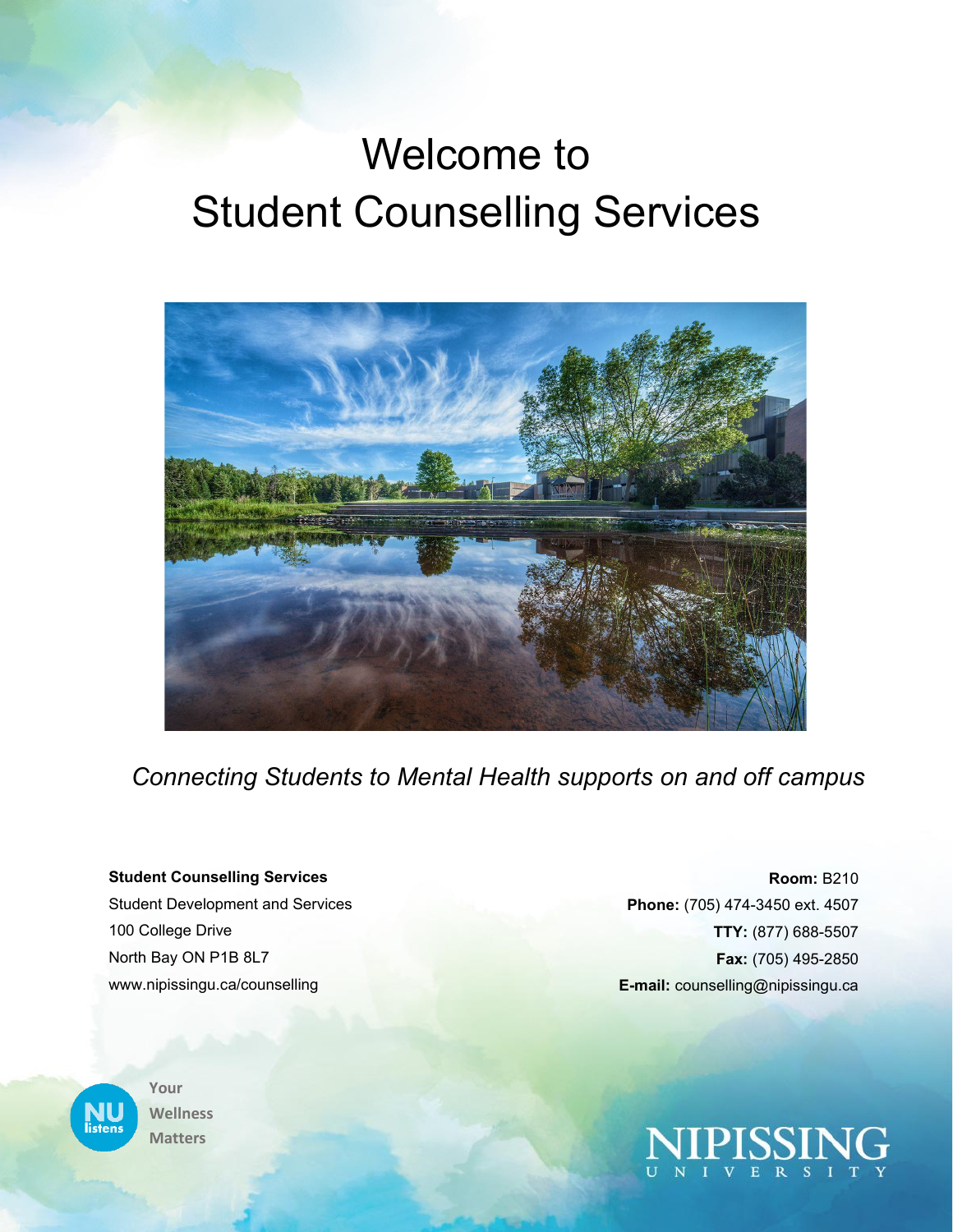# *What is Counselling?*

Student Counselling Services works to support all students in achieving positive mental and emotional wellness. Our services are designed to be brief, collaborative, effective, and professional as we endeavor to do all we can to help students succeed in their academic and personal lives. Students attend counselling for a variety of reasons.

We offer multiple Pathways to Care so that you may choose the type of support that best fits with your needs, preferences, and ability to engage. Our team includes Registered Psychotherapists (RP) and Registered Social Worker (RSW) that will work with you to create a plan based on your unique goals.

We strive to provide you with a non-judgemental and supportive atmosphere to explore the concerns you may have about your thoughts, feelings, behaviours, and relationships. Sometimes this process can be challenging and our team will be there to help support you through this process.

Counselling Services are voluntary and available to active Nipissing University students who are both on and offcampus the North Bay campus. Most of our Pathways to Care are also available virtually; please see *"Virtual Options"* section for specific information about our virtual platform requirements.



Dibaadan Service: These services are offered through a wholistic Indigenous lens, prioritizing Indigenous knowledge, ways of doing, and teachings. \* May involve accessing external community services.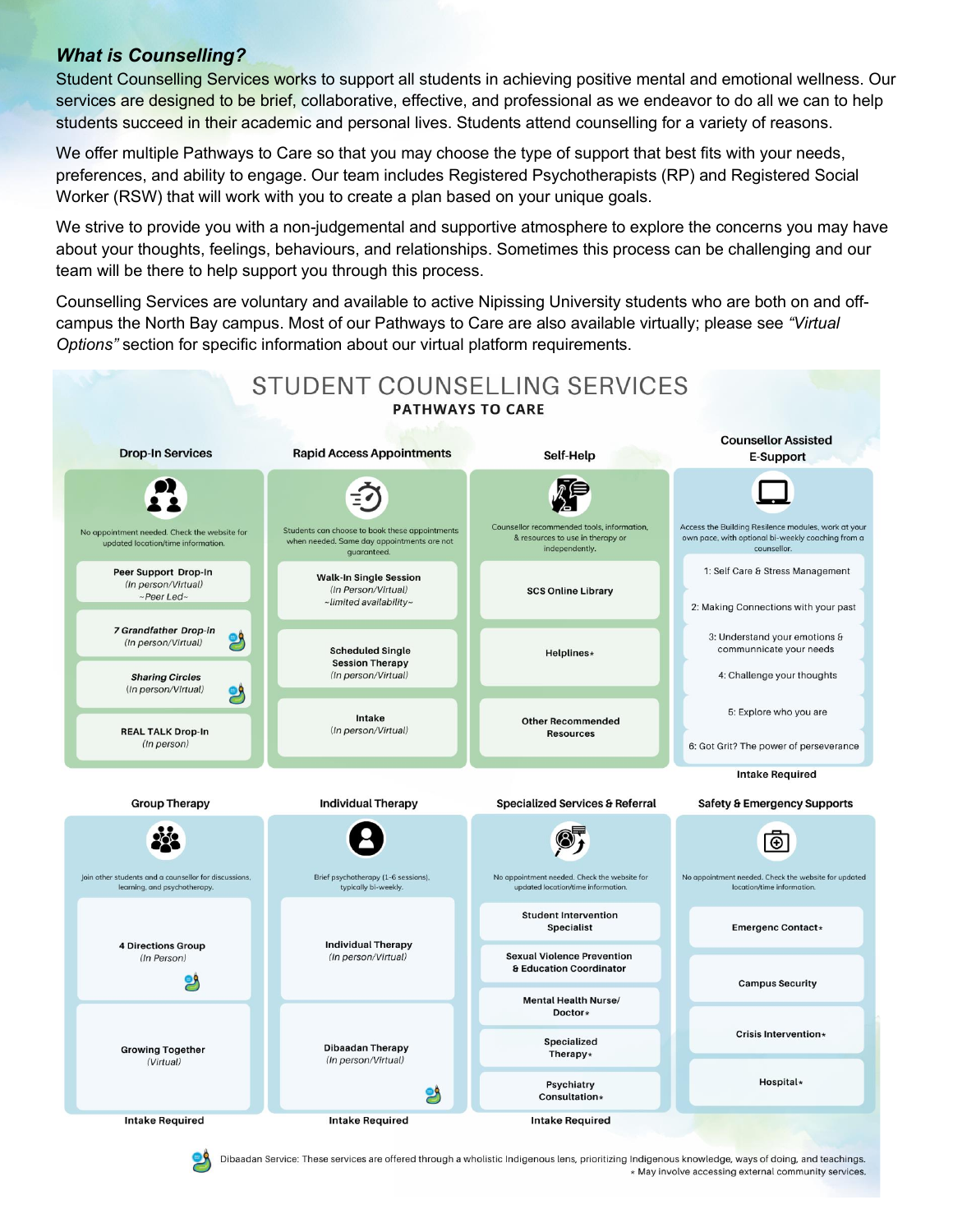# *Pathways to Care (Types of Services)*

### **Drop-In Services**

*Note that these services are intended to be "open-door conversations" and are not considered psychotherapy, therefore no prior registration is required. All dates, times, and associated links (if applicable) can be found on the "Events" section of Student Counselling Services' webpage.*

### **Peer Support Drop-In**

Description and more information to come when services available.

# **7-Grandfather Drop-In**



Students can meet with The Dibaadan counsellor in an informal way and engage in wellness conversations and education, prioritizing the building of relationships.

# **Sharing Circles**



Sharing/Healing Circles are a traditional practice and is a supportive time for reflecting, relationship building, and sharing with others to gain a better understanding of self and others. Each circle begins with a smudging ceremony, no prior sharing circle experience necessary.

### **REAL TALK Drop-In**

Student athletes can meet with a counsellor in an informal way and engage in wellness conversations and education, prioritizing the building of relationships.

### **Rapid Access Appointments**

*These services are intended to support you in a timely manner and are typically 50 minutes in length. A Registration form is required.*

### **Walk-In Single Session**

Same day appointment, if available, to meet with a counsellor to address what is important today. These appointments can be single session or an initial appointment (Intake) to assess the best pathway to care for continued support. May be used as needed.

### **Scheduled Single Session Therapy**

Appointment to meet with a counsellor to address what is important without feeling as though a service plan for continued support is required or necessary. May be used as needed.

### **Scheduled Intake**

Appointment to meet with a counsellor to share concerns and develop an appropriate and meaningful service plan to help support students' unique needs.

### **Self-help**

Self-help tools can be useful for students who have mild concerns and would like a high level of independent work. Self-Help tools may be recommended alone or in conjunction with therapy appointments. Organized by topic of concern, check out the Online Library on our webpage for resources (i.e. TEDtalks, Podcasts, Workbooks) and helplines.

### **Counsellor Assisted E-Support**

Flexible option for students to work independently on their mental health concerns through various in-house modules that combine education, reflection, and practice. Bi-weekly contact with a counsellor to discuss their learning and address any challenges. An intake appointment is required to participate in this service.

### **Group Therapy**



Students engage in psychoeducational, reflective, and/or wholistic techniques to address their concerns and learn new skills while feeling connected and supported. Some of our groups are offered virtually, in-person, weekly, or bi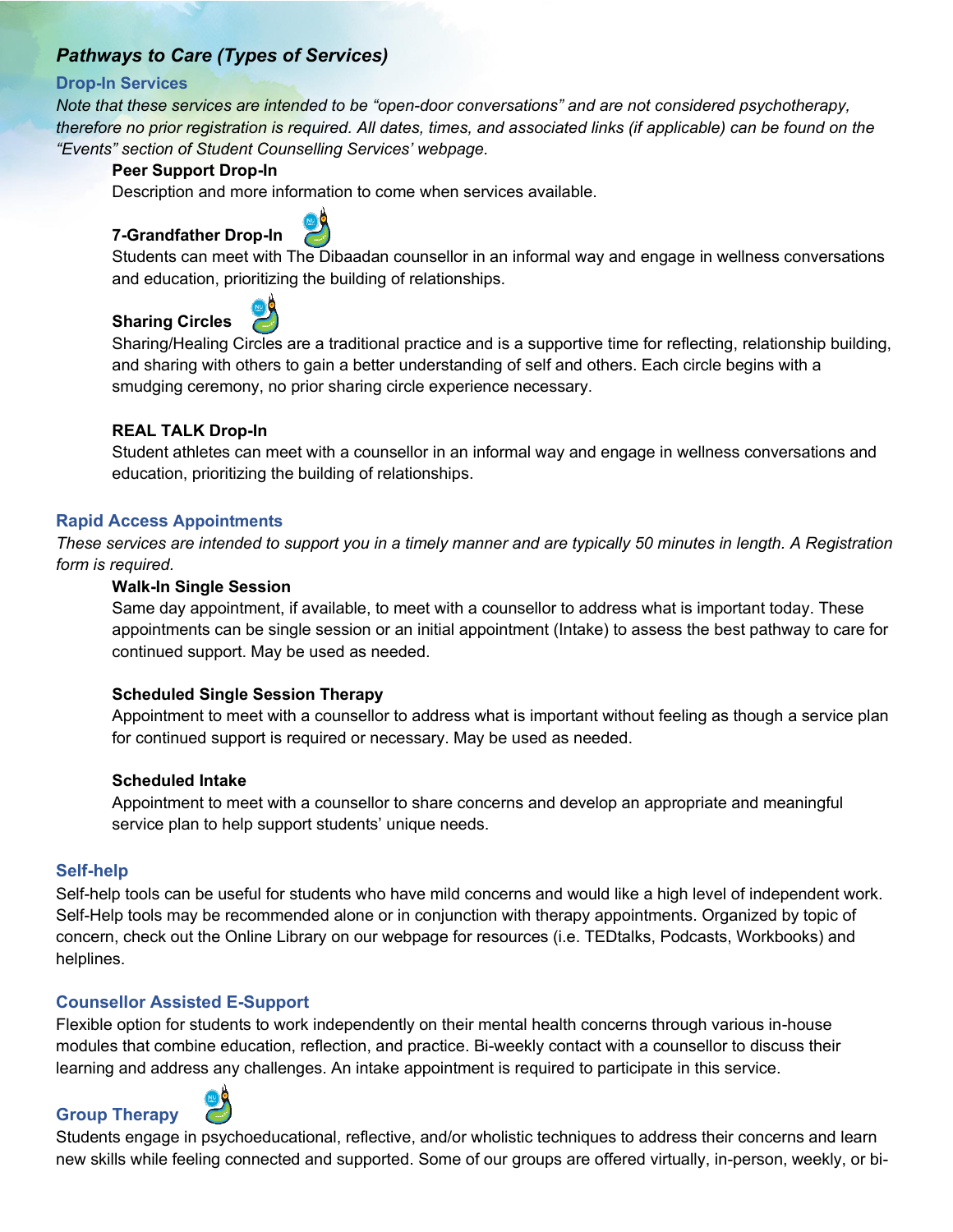weekly and are typically 60 minutes in length. Groups are available from both a western psychotherapy and wholistic Indigenous lens. An intake appointment is required to participate in this service.

# **Individual Therapy**



Short term, change-oriented individual therapy appointments that provide intervention for a variety of mental and emotional concerns. Brief therapy ranges between 1-6 sessions and are typically 50 minutes long, usually scheduled bi-weekly. Individual therapy sessions are available from both a western psychotherapy and wholistic Indigenous lens. An intake appointment is required to participate in this service.

### **Specialized Services & Referral**

Students with ongoing or intensive support needs often work with internal (NU) and external community providers to address their concerns. We will work alongside students to navigate the service system and connect them with appropriate or preferred service providers. An intake appointment is required to participate in this service.

### **Safety & Emergency Supports**

As student and community safety is our priority, we respond to safety/crisis risk collaboratively with students (when possible), which sometimes requires involving community services.

# *Virtual Options*

### **Platform for Drop-In Services – MS Teams**

#### *Note: MS Teams is only used for the Drop-In Services listed above; see below for required platform for psychotherapy services.*

All dates, times, and associated links for our virtual Drop-in Services can be found on the "Events" section of Student Counselling Services' webpage. No previous registration or sign-up required; attendance can occur at any point during the drop-in time.

### **Platform for Counselling Services - Wellness Online**

Wellness Online is Nipissing University's exclusive video counselling platform via OnCall Health. Wellness Online counselling appointments can be attended via desktop, laptop, or mobile device.

While using Wellness Online, the expectation is to see you during your appointment. Please ensure your video remains on. We recommend a private space with minimal distractions. If you have any concerns, please let us know prior to your appointment.

It is recommended that you setup your initial account with Wellness Online prior to your appointment time. You will receive a link in your confirmation email with instructions on how to do so. Once your account has been created you can log on using the app if desired. At the time of your appointment, your counsellor will connect with you in their confidential space via the secure video.

# *What if I cannot attend my session?*

Please make every effort to call or email us as soon as possible to allow other students the opportunity to use your time slot. We do have an automated mailing system that will send you a reminder two days before your appointment.

**If you are late for your session**, please note that your appointment will end at its original time. For virtual sessions, counsellors will leave the appointment if you do not attend within the first 20 minutes (unless prior communication has been received) and will be counted as a no-show.

**If you miss or cancel your appointment** without 24 hours notice, each missed session will be deducted from your total allowable session limit, so please make every effort to attend your scheduled appointments.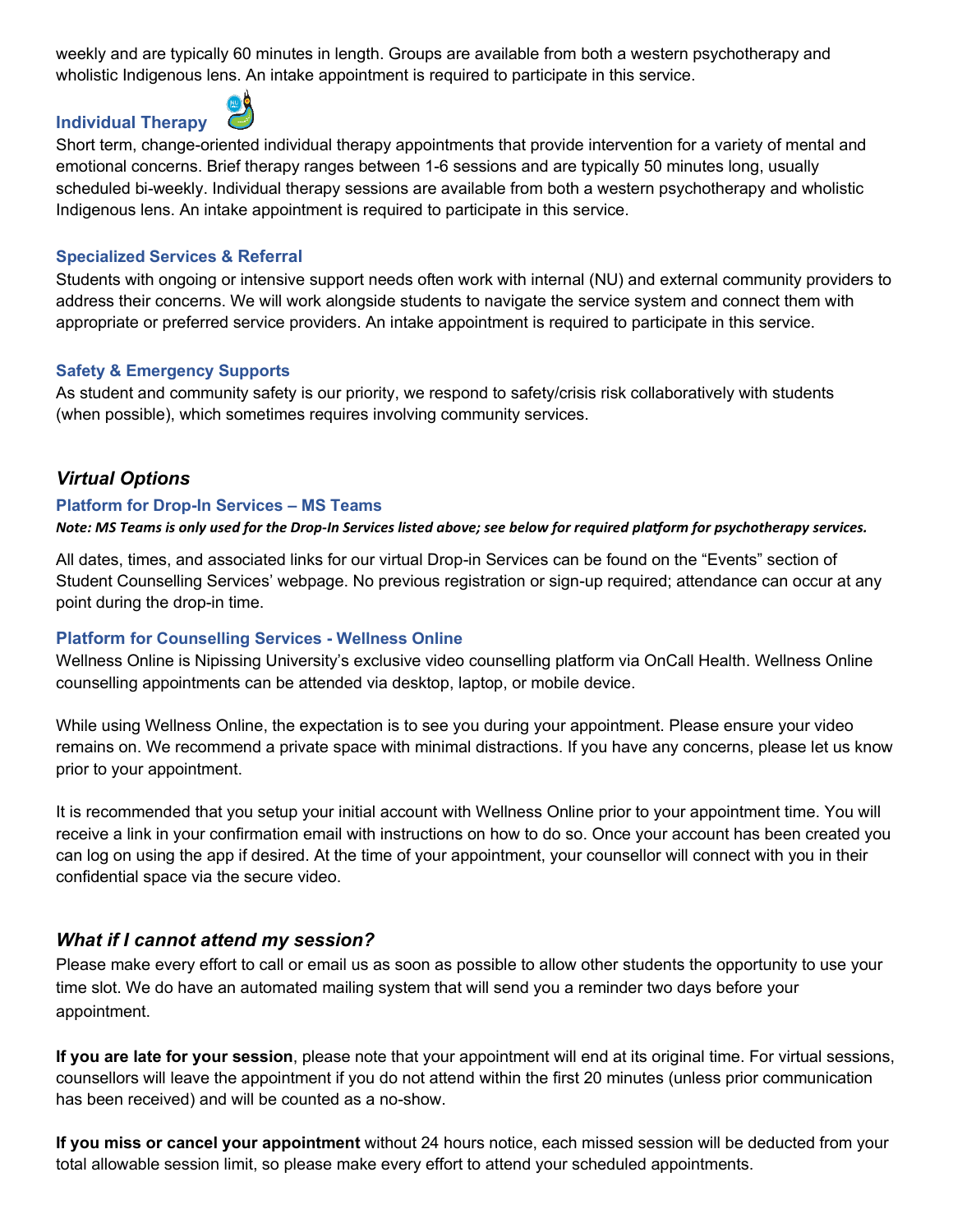After you miss an appointment without notice we will send a standard e-mail informing you of your missed appointment. You will be given 1 week to respond with your availability or we will assume you no longer require services, and your file will be closed. You are always welcome to reconnect connect with us when you are ready and able.

Your co-operation with this will give every student who wishes individual counselling sessions the opportunity to receive it in a timely manner and maximize the counselling appointments available to the Nipissing community.

# *What if I'm unhappy with my counsellor?*

If you have concerns about your work with a counsellor, our hope is that you would talk with them directly and give them a chance to resolve your concerns and provide you with the best experience possible. If you feel unable to talk with your counsellor directly, please email Counselling Services at counelling@nipissingu.ca. We take all comments.

# *What is in my counselling file and how is it stored?*

When you contact Student Counselling Services a file is started with your identifying information on it. This file consists of electronic records and stored securely, password protected and available only to the Student Counselling Services Team (including secretarial staff).

This file may include:

- All case notes/reports
- All counselling services forms
- Any previous case files if you have used our services before (older case files may be in paper form and contain transcripts)
- All copies of any written communication (i.e. Letters, emails)
- Other documentation collected while providing you services

# *Is my counselling confidential?*

All individual counselling sessions provided are **confidential** and will not be shared with anyone outside of Student Counselling Services Team without your expressed consent. For this reason, your counsellor will not approach or acknowledge you in public in an effort to protect your privacy, however if you approach your counsellor first, they would be more than happy to greet you.

To ensure that you receive the best quality of care and support, Student Counselling team members may consult with each other and with the Student Intervention Specialist, if required. If you provide your consent, they may also communicate with others to improve your care (ie: Academic Supports, the Sexual Violence Prevention and Education Coordinator). You can update or withdraw consent to speak with others at any time by providing us notice in writing.

There are some important **exceptions to confidentiality** you should be aware of:

- If there is imminent risk that you or someone you know may be harmed
- If a child is being abused, neglected or is a witness of abuse
- If there is a legal requirement to release information
- If you disclose abuse by a helping professional/health care provider

In the above cases, we do not require your consent to share the information necessary to enhance your and others' safety. In some cases, this may include contacting emergency services and/or your emergency contact.